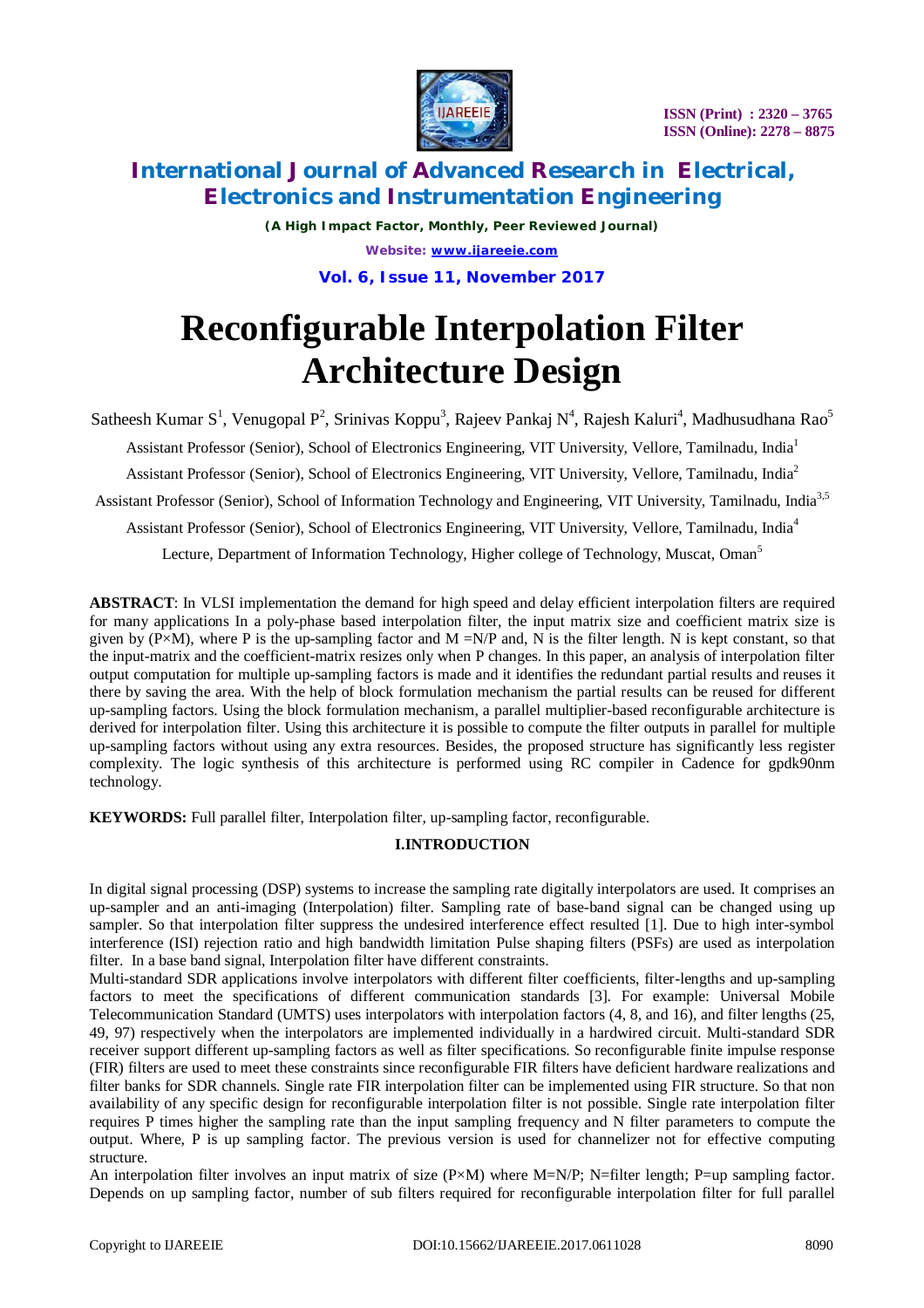

*(A High Impact Factor, Monthly, Peer Reviewed Journal)*

*Website: [www.ijareeie.com](http://www.ijareeie.com)*

### **Vol. 6, Issue 11, November 2017**

structure. Because of lowest sampling rates in full parallel architecture, number of sub samples remained unused. Similarly for highest sampling rate, numbers of sub samples are partially utilized to overcome this problem I am implementing folded architecture instead of full parallel architecture.

#### **II.BLOCK FORMULATION OF INTERPOLATION**

Consider a FIR interpolation filter having up-sampling factor p. Let it processes the input block having l input samples. It will generate the p filter outputs having block size  $\ell$  for every cycle. The  $k<sup>th</sup>$  cycle filter output computation can be written as,

$$
\begin{bmatrix} y^{0_k} \\ y^{1_k} \\ \vdots \\ y^{L-1_k} \end{bmatrix} = \begin{bmatrix} s^{0_{k,0}} & \cdots & s^{0_{k,M-1}} \\ s^{1_{k,0}} & \cdots & s^{1_{k,M-1}} \\ \vdots & \ddots & \vdots \\ s^{L-1_{k,0}} & \cdots & s^{L-1_{k,M-1}} \end{bmatrix} \otimes \begin{bmatrix} c_0 & \cdots & c_{M-1} \\ c_0 & \cdots & c_{M-1} \\ \vdots & \ddots & \vdots \\ c_0 & \cdots & c_{M-1} \end{bmatrix}
$$
\n
$$
\begin{bmatrix} y^{0_k} \\ y^{1_k} \\ \vdots \\ y^{L-1_k} \end{bmatrix} = \begin{bmatrix} s^{0_{k,0}} & \cdots & s^{0_{k,M-1}} \\ s^{1_{k,0}} & \cdots & s^{1_{k,M-1}} \\ \vdots & \vdots & \ddots & \vdots \\ s^{L-1_{k,M-1}} & \otimes & c_{M-1} \end{bmatrix} \otimes \begin{bmatrix} c_0 & \cdots & c_{M-1} \\ c_0 & \cdots & c_{M-1} \\ \vdots & \ddots & \vdots \\ c_0 & \cdots & c_{M-1} \end{bmatrix}
$$
\n(2)

Where,

$$
S_{k,i}^{l} = [x(kl - l - pi), ..., x(kl - l - pi - p + 1)]^{T}
$$
(2a)  

$$
S_{k,i}^{l} = [x(kl - l - pi), ..., x(kl - l - pi - p + 1)]^{T}
$$
(2b)

 $Y_k^l = [y(\text{pkl} - lp), ..., y(\text{pkl} - lp - 1)]^T$  (2b)

#### **A. Analysis of Interpolation Filter Block Formulation**

Consider filter length, n=8 and *l*=4, For p=2, filter output can be written as,

$$
\begin{bmatrix} y^{0_k} \\ y^{1_k} \\ y^{2_k} \\ y^{3_k} \end{bmatrix} = \begin{bmatrix} s^{0_{k,0}} & s^{0_{k,1}} & s^{0_{k,2}} & s^{0_{k,3}} \\ s^{1_{k,0}} & s^{1_{k,1}} & s^{1_{k,2}} & s^{1_{k,3}} \\ s^{2_{k,0}} & s^{2_{k,1}} & s^{2_{k,2}} & s^{2_{k,3}} \\ s^{3_{k,0}} & s^{3_{k,1}} & s^{3_{k,2}} & s^{3_{k,3}} \end{bmatrix} \otimes \begin{bmatrix} c_0 & c_1 & c_2 & c_3 \\ c_0 & c_1 & c_2 & c_3 \\ c_0 & c_1 & c_2 & c_3 \\ c_0 & c_1 & c_2 & c_3 \end{bmatrix}
$$
\n
$$
c_i = [h(2i), h(2i+1)] \tag{4}
$$

For p=4, filter output can be written as.

$$
\begin{bmatrix} y^{0_k} \\ y^{1_k} \\ y^{0_k} \\ y^{0_k} \end{bmatrix} = \begin{bmatrix} r^{0_{k,0}} & r^{0_{k,1}} \\ r^{1_{k,0}} & r^{1_{k,1}} \\ r^{2_{k,0}} & r^{2_{k,1}} \\ r^{3_{k,0}} & r^{3_{k,1}} \end{bmatrix} \otimes \begin{bmatrix} d_0 & d_1 \\ d_0 & d_1 \\ d_0 & d_1 \\ d_0 & d_1 \end{bmatrix}
$$
 (5)

Where,

$$
\mathbf{r}_{k,i}^l = [s_{k,2i}^l, s_{k,2i+1}^l]^t
$$
 (6a)

$$
d_i = [c_{2i}, c_{2i+1}]^t
$$
 (6b)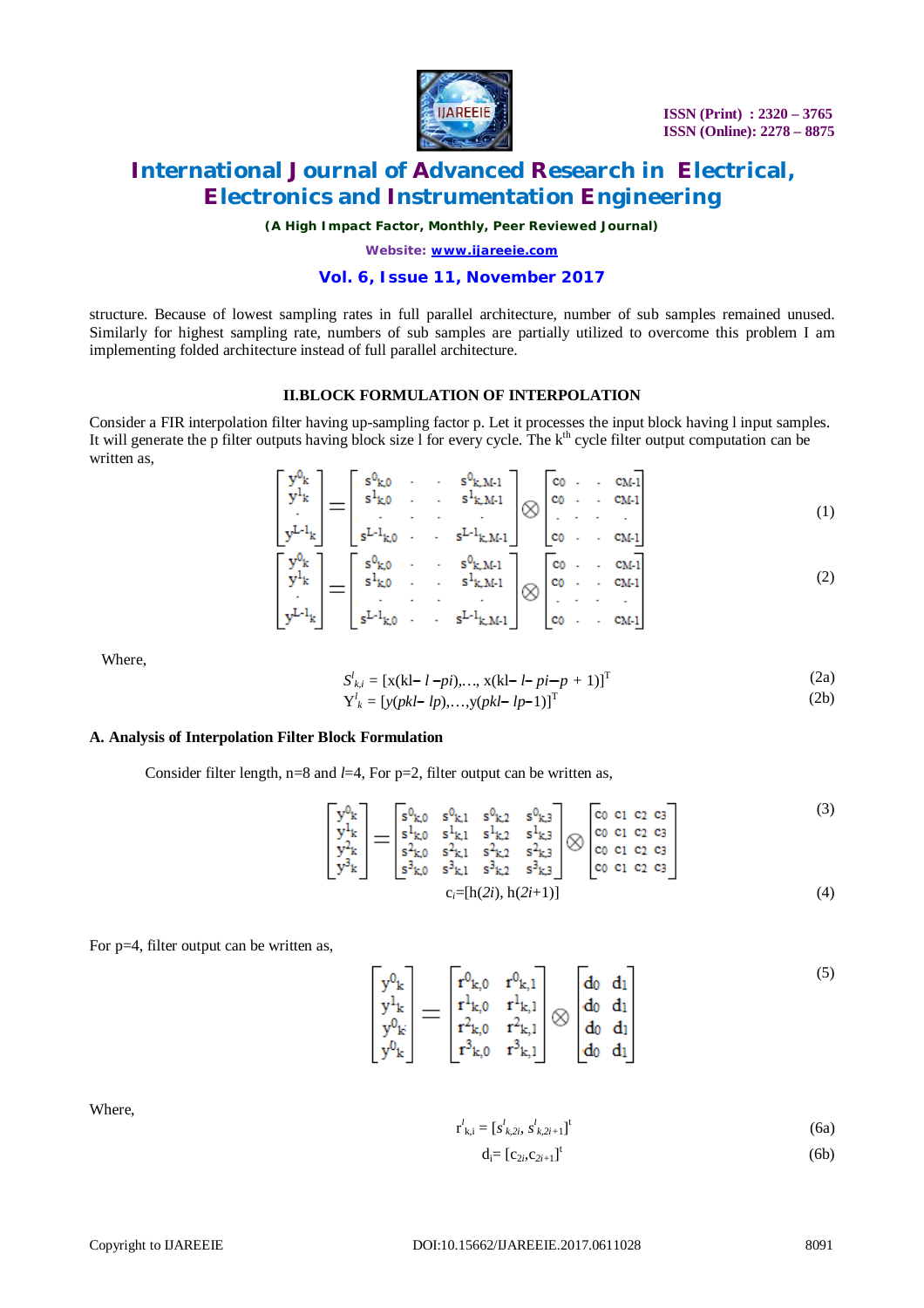

*(A High Impact Factor, Monthly, Peer Reviewed Journal)*

*Website: [www.ijareeie.com](http://www.ijareeie.com)*

#### **Vol. 6, Issue 11, November 2017**

 $\Gamma$  ...

Rewriting the output in split form as,

$$
y_k = [y^{l0}, y^{l1}]^t \tag{7a}
$$

$$
y^{0} = [y(16k - 4l), y(16k - 4l - 1)]^{t}
$$
 (7b)

$$
y^{0} = [y(16k - 4l - 2), y(16k - 4l - 3)]^{t}
$$
 For  $l = 0, 1, 2, 3$  (7c)

Substituting  $(6)$  and  $(7)$  in  $(5)$  we get,

$$
\begin{array}{c}\ny^{00}k \\
y^{01}k \\
y^{10}k \\
y^{10}k \\
y^{11}k \\
y^{20}k \\
y^{21}k \\
y^{30}k \\
y^{31}k\n\end{array} = \begin{array}{c}\ns^{0}k,0 & s^{0}k,2 \\
s^{0}k,1 & s^{0}k,3 \\
s^{1}k,0 & s^{1}k,2 \\
s^{2}k,0 & s^{2}k,2 \\
s^{2}k,1 & s^{2}k,3 \\
s^{3}k,0 & s^{3}k,2 \\
s^{3}k,1 & s^{3}k,3\n\end{array} \quad \begin{array}{c}\nc_0 & c_2 \\
c_1 & c_3 \\
c_0 & c_2 \\
c_1 & c_3 \\
c_1 & c_3 \\
c_1 & c_2 \\
c_1 & c_3\n\end{array} \quad (8)
$$

By observing (3) and (8), it is clear that for  $p=2$  and  $p=4$ , interpolation filter is using same input vectors  $(s^l_{k,i})$  and coefficient vectors  $(c_i)$  to compute the filter output  $(v_k)$ . So the partial results of (8) form the redundant set. We can reuse the partial results of (3) to get the partial results of (8). However the input vectors and coefficients appear to be at different locations but they appear in specific pattern. To reuse the partial results, modified block formulation is used.

#### **B. Reconfigurable Interpolation Filter using Modified Block Formulation**

In modified block formulation, we use a input vector

$$
s^{l}_{k,2j+i} \text{ as } \mathbf{v}^{l}_{k-j,i} = s^{l}_{k,2j+i} \tag{9}
$$

Using (9) we can write input vectors as,

$$
V_{k,0}^{l} = s_{k,0}^{l} \t V_{k,1}^{l} = s_{k,1}^{l} \t V_{k-1,0}^{l} = s_{k,2}^{l} \t V_{k-1,1}^{l} = s_{k,3}^{l}
$$
  
\nSubstituting (9) in (6) we will get,  
\n
$$
\begin{bmatrix}\ny_{k}^{0} \\
y_{k}^{1} \\
y_{k}^{2} \\
y_{k}^{3}\n\end{bmatrix} = \begin{bmatrix}\nv_{k,0}^{0} & v_{k-1,0}^{0} \\
v_{k,0}^{1} & v_{k-1,0}^{1} \\
v_{k,0}^{2} & v_{k-1,0}^{1} \\
v_{k,0}^{3} & v_{k-1,0}^{3}\n\end{bmatrix} \otimes \begin{bmatrix}\nc_{0} & c_{2} \\
c_{0} & c_{2} \\
c_{0} & c_{2} \\
c_{0} & c_{2}\n\end{bmatrix} + \begin{bmatrix}\nv_{k,1}^{0} & v_{k-1,1}^{0} \\
v_{k,1}^{1} & v_{k-1,1}^{1} \\
v_{k,1}^{1} & v_{k-1,1}^{1} \\
v_{k,1}^{2} & v_{k-1,1}^{2}\n\end{bmatrix} \otimes \begin{bmatrix}\nc_{1} & cs_{2} \\
c_{1} & cs_{2} \\
c_{1} & cs_{2} \\
c_{1} & cs_{2} \\
c_{1} & cs_{2}\n\end{bmatrix}
$$
\n(10)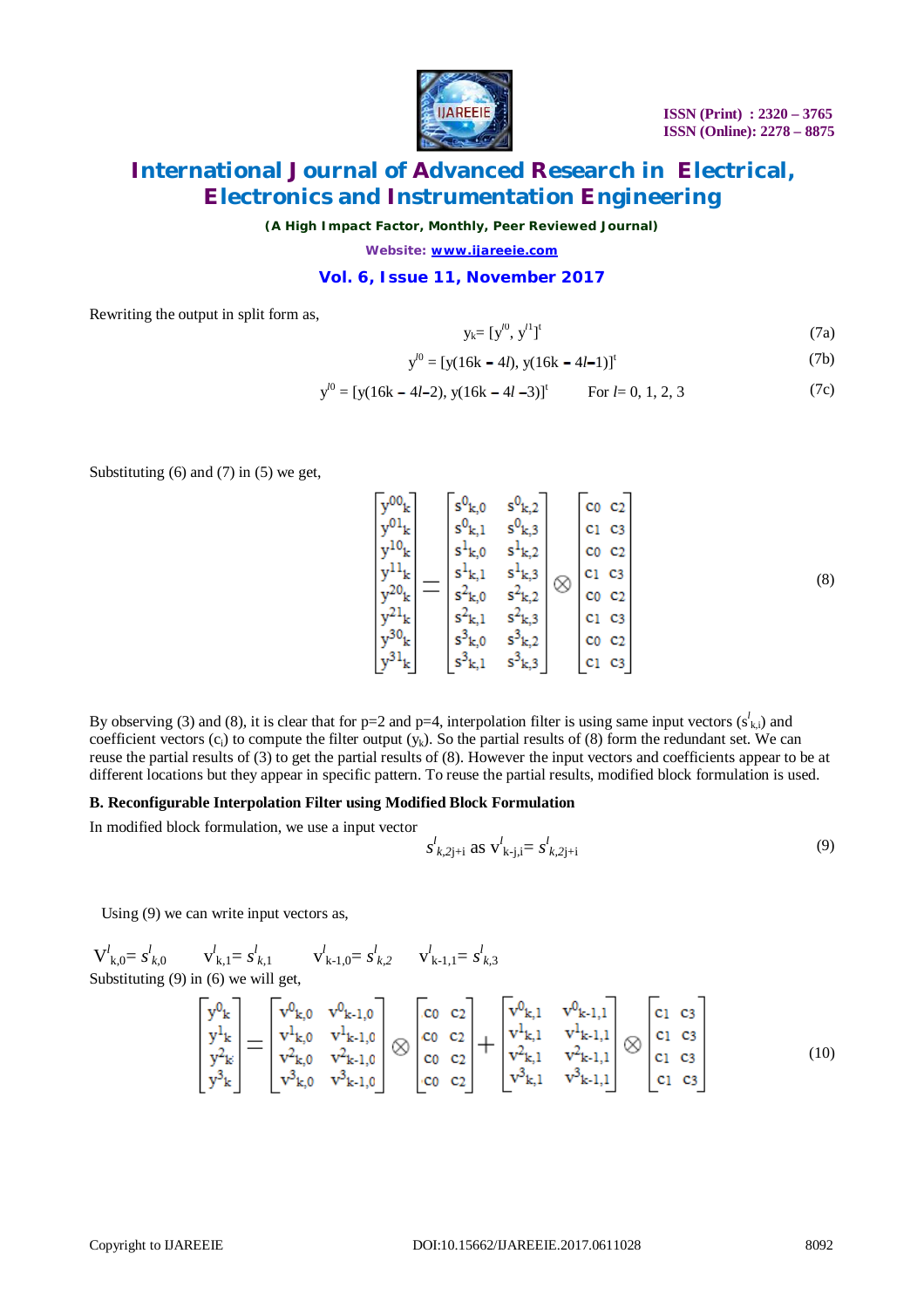

*(A High Impact Factor, Monthly, Peer Reviewed Journal)*

*Website: [www.ijareeie.com](http://www.ijareeie.com)*

### **Vol. 6, Issue 11, November 2017**

Similarly, substituting (9) in (8) we will get,

$$
\begin{bmatrix}\ny^{00}{}_{k} \\
y^{10}{}_{k} \\
y^{20}{}_{k}\n\end{bmatrix} = \begin{bmatrix}\nv^{0}{}_{k,0} & v^{0}{}_{k-1,0} \\
v^{1}{}_{k,0} & v^{1}{}_{k-1,0} \\
v^{2}{}_{k,0} & v^{2}{}_{k-1,0} \\
v^{30}{}_{k}\n\end{bmatrix} \otimes \begin{bmatrix}\nc_0 & c_2 \\
c_0 & c_2 \\
c_0 & c_2 \\
c_0 & c_2\n\end{bmatrix}
$$
\n(11a)\n
$$
\begin{bmatrix}\ny^{01}{}_{k} \\
y^{30}{}_{k}\n\end{bmatrix} = \begin{bmatrix}\nv^{0}{}_{k,1} & v^{0}{}_{k-1,1} \\
v^{1}{}_{k,1} & v^{1}{}_{k-1,1} \\
v^{2}{}_{k,1} & v^{1}{}_{k-1,1} \\
v^{2}{}_{k,1} & v^{2}{}_{k-1,1}\n\end{bmatrix} \otimes \begin{bmatrix}\nc_1 & c_3 \\
c_1 & c_3 \\
c_1 & c_3 \\
c_1 & c_3 \\
c_1 & c_3\n\end{bmatrix}
$$
\n(11b)

So, using modified block formulation the partial results of an interpolation filter for different up-sampling factors can be reused. Interpolation filter must have minimum filter length to take the use of proposed architecture. The input block size should be equal to one of its up sampling factor.

Modified block formulation for a filter length, N=16 and block size of l=4 for up-sampling factor  $p=2$ , 4 and 8 are given below.

a) For  $p = 2$ 

$$
\begin{aligned}\n\begin{bmatrix}\ny^{00}{}_{k} \\
y^{10}{}_{k} \\
y^{20}{}_{k}\n\end{bmatrix} &= \begin{bmatrix}\nv^{0}{}_{k,0} & v^{0}{}_{k-2,0} \\
v^{1}{}_{k,0} & v^{1}{}_{k-2,0} \\
v^{2}{}_{k,0} & v^{2}{}_{k-2,0} \\
v^{3}{}_{k,0} & v^{3}{}_{k-2,0}\n\end{bmatrix} \otimes \begin{bmatrix}\nc_{0} & c_{4} \\
c_{0} & c_{4} \\
c_{0} & c_{4}\n\end{bmatrix} \\
&+ \begin{bmatrix}\nv^{0}{}_{k-1,0} & v^{0}{}_{k-3,0} \\
v^{1}{}_{k-1,0} & v^{1}{}_{k-3,0} \\
v^{1}{}_{k-1,0} & v^{1}{}_{k-3,0} \\
v^{2}{}_{k-1,0} & v^{3}{}_{k-3,0}\n\end{bmatrix} \otimes \begin{bmatrix}\nc_{2} & c_{6} \\
c_{2} & c_{6} \\
c_{2} & c_{6} \\
c_{2} & c_{6}\n\end{bmatrix} \\
&+ \begin{bmatrix}\nv^{0}{}_{k,1} & v^{0}{}_{k-2,1} \\
v^{1}{}_{k,1} & v^{1}{}_{k-2,1} \\
v^{2}{}_{k,1} & v^{2}{}_{k-2,1}\n\end{bmatrix} \otimes \begin{bmatrix}\nc_{1} & c_{5} \\
c_{1} & c_{5} \\
c_{1} & c_{5} \\
c_{1} & c_{5}\n\end{bmatrix} \\
&+ \begin{bmatrix}\nv^{0}{}_{k-1,1} & v^{0}{}_{k-3,1} \\
v^{1}{}_{k-1,1} & v^{1}{}_{k-3,1} \\
v^{2}{}_{k-1,1} & v^{1}{}_{k-3,1} \\
v^{3}{}_{k-1,1} & v^{3}{}_{k-3,1}\n\end{bmatrix} \otimes \begin{bmatrix}\nc_{3} & c_{7} \\
c_{3} & c_{7} \\
c_{3} & c_{7} \\
c_{3} & c_{7}\n\end{bmatrix}\n\end{aligned}
$$

(12)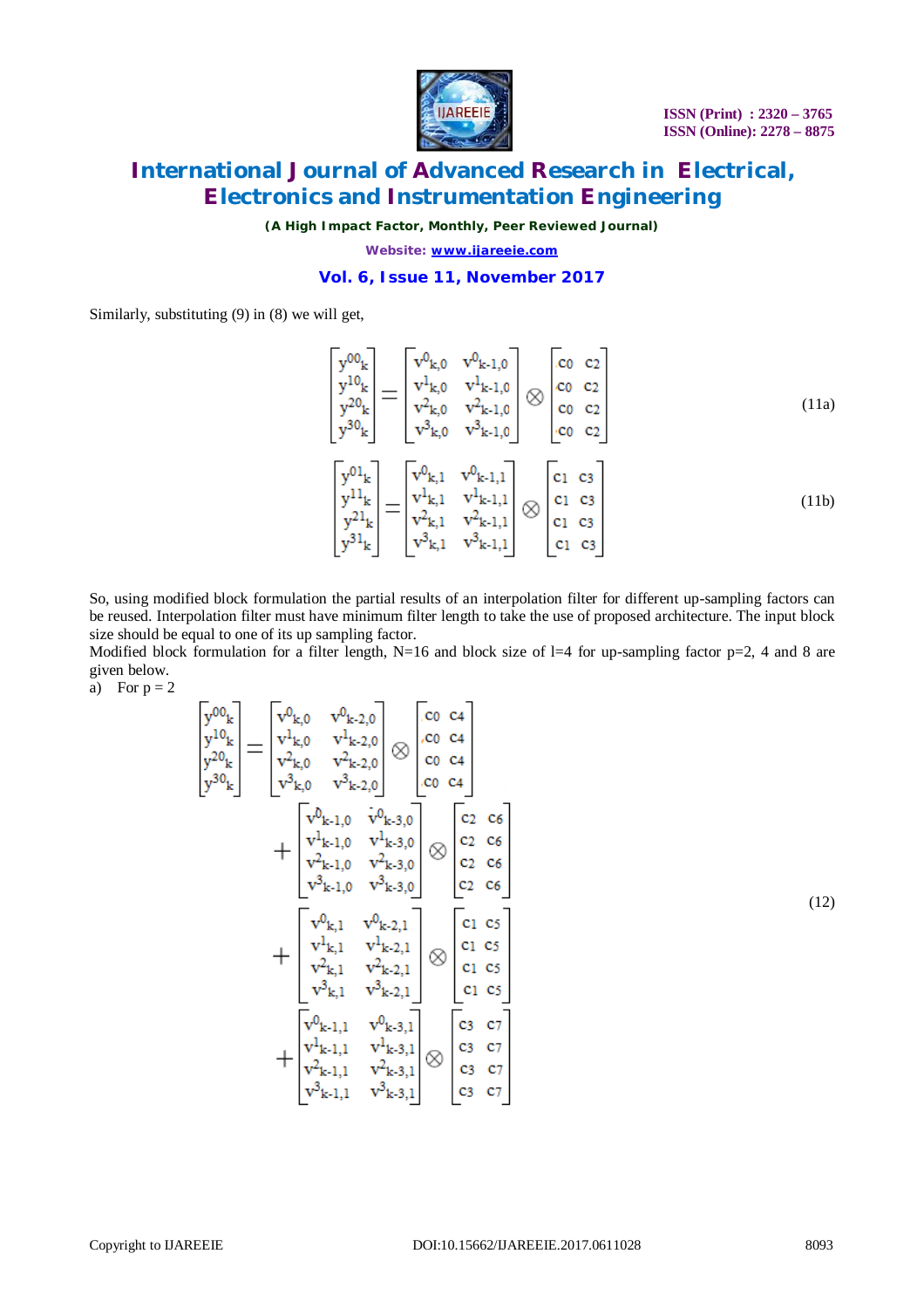

*(A High Impact Factor, Monthly, Peer Reviewed Journal)*

*Website: [www.ijareeie.com](http://www.ijareeie.com)*

#### **Vol. 6, Issue 11, November 2017**

#### **III. PROPOSED RECONFIGURABLE INTERPOLATION FILTER ARCHITECTURE**

The configurable architecture consist of three units such as i) coefficient selection unit (CSU) ii) input vector generation unit (VGU) iii) arithmetic unit (AU). CSU unit contains n number of mux`s of depth with j words each. Where, n is filter length and j is the number of interpolation filters of different co- efficient vector to be realized in the re-configurable architecture. The required coefficient vector is selected in one cycle from the CSU.



*Fig.1: Proposed Reconfigurable Architecture for Interpolation Filters of different Up-sampling factors*



The vector generation unit (VGU) takes one input block in each cycle and generates  $(N/P<sub>1</sub>)$  input vectors of size  $(LP<sub>1</sub>)$ each in parallel where  $P<sub>I</sub>$  is the smallest up sampling factor from set of different set of up sampling factors to be realized by reconfigurable architecture. The internal structure of vector generation unit for set of up sampling factors  ${P_1=2, P_2=4, P_3=8}$  and corresponding filter length is N=16 and block size l=4 .and it contains (N-1) registers. As shown in Fig.2. Those unit receives a block of input samples in every cycle and produces 8 data vectors  $\{s_{k,0}; s_{k,1}; s_{k-1}\}$  $_{1,0}$ ; s  $_{k-1,0}$ ; s  $_{k-1,1}$ ; s  $_{k-2,0}$ ; s  $_{k-2,1}$ ; s  $_{k-3,0}$ ; s  $_{k-3,1}$ }; where s  $_{k-i,j}$  = [ $v^0$  $_{k-i,j}$ ;  $v^1$  $_{k-i,j}$ ;  $v^2$  $_{k-i,j}$ ;  $v^3$  $_{k-i,j}$ ; ] and  $V^1$  $k-j$ , i = s  $_{k,2j+i}$  ${x(4k-l-4j-2i), x(4k-l-4j-2i-1)}$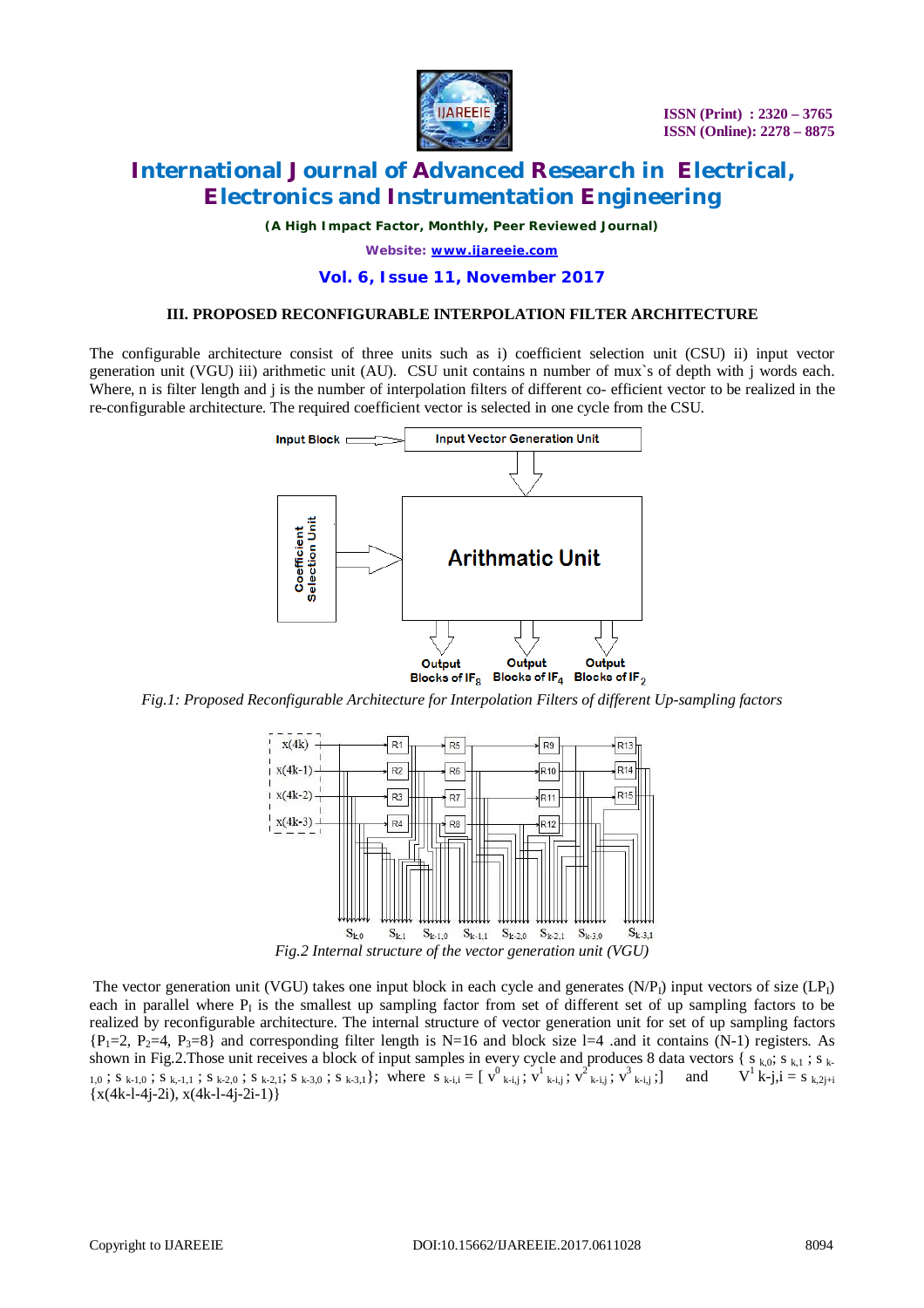

*(A High Impact Factor, Monthly, Peer Reviewed Journal)*

*Website: [www.ijareeie.com](http://www.ijareeie.com)*

### **Vol. 6, Issue 11, November 2017**



*Fig.3 Structure of the arithmetic unit (AU)*

The arithmetic unit (AU) comprised of  $[(N/p1) = 8]$  multiplier units receives an,  $[(N/p1-1)=7]$  adder units (ADU) and the structure of ADU is shown in figure . For a set of up sampling factors  $\{p1=2; p2=4; p3=8\}$  Filter length N=16 and block size L=4. Each multiplier unit receives an Lp1 point unit vector  $s_{k-i,j}$  from the VGU and p1 point co-efficient vector from the coefficient selection unit (CSU) and produce the output as one partial filter output vector  $Z_{K-m}$  of size (N/p1) for  $0 \le j \le -1$ ;  $0 \le j \le -p1-1$  and  $0 \le m \le -1$ p1-1.



 *Fig.5: (a) Internal structure of multiplier unit (MU). (b) Internal structure of adder-unit (ADU)*

The internal structure of first multiplier unit and adder unit is shown in figure 4. The partial vectors  $(z_{k,0}, z_{k,4})$ ,  $(z_{k,1}, z_{k,5})$ ,  $(z_{k,2, z_{k,6}})$ ,  $(z_{k,0, z_{k,4}})$ , are added in four different ADU's to compute filter output blocks  $y_k^{00}$ ,  $y_k^{01}$ ,  $y_k^{10}$ ,  $y_k^{11}$ , of if8 and where and  $y_k^{ij} = [y_k^{0ij}, y_k^{1ij}, y_k^{2ij}, y_k^{3ij}]$  and  $y_k^{1ij} = \{y(32k-81-4i-2j); y(32k-81-4j-2j-1)\}$  for  $0 \le -1 \le 3$ , i=o,1and j=0,1 The output vectors also represents the partial filter output of (if4) and these partial output vectors added in ADU`S and to obtain complete output vectors( $y_k^0$ ,  $y_k^1$ ) of if4 where ( $y_k^1$ ) = [ $y_k^0$ ,  $y_k^1$ ,  $y_k^2$ ,  $y_k^3$ ] and  $y_k^1$  ={y(16k-8m-2j);y(32k-81-4j-2j-1)} for  $0 \le k \le 3$ , j=0,1 Similarly the output vectors ( $y_k^{0}$ ,  $y_k^{1}$ ) also represents the partial filters output of if 2 added in ADU to obtain complete filter output vector  $(y_k)$  of IF2 where  $(y_k=[y_{k}^0, y_{k}^1, y_{k}^2, y_{k}^3]$  and  $y_k^i=[y(8k-21);y(8k-1)]$ 81-21-1) for  $0 \leq k = 3$ .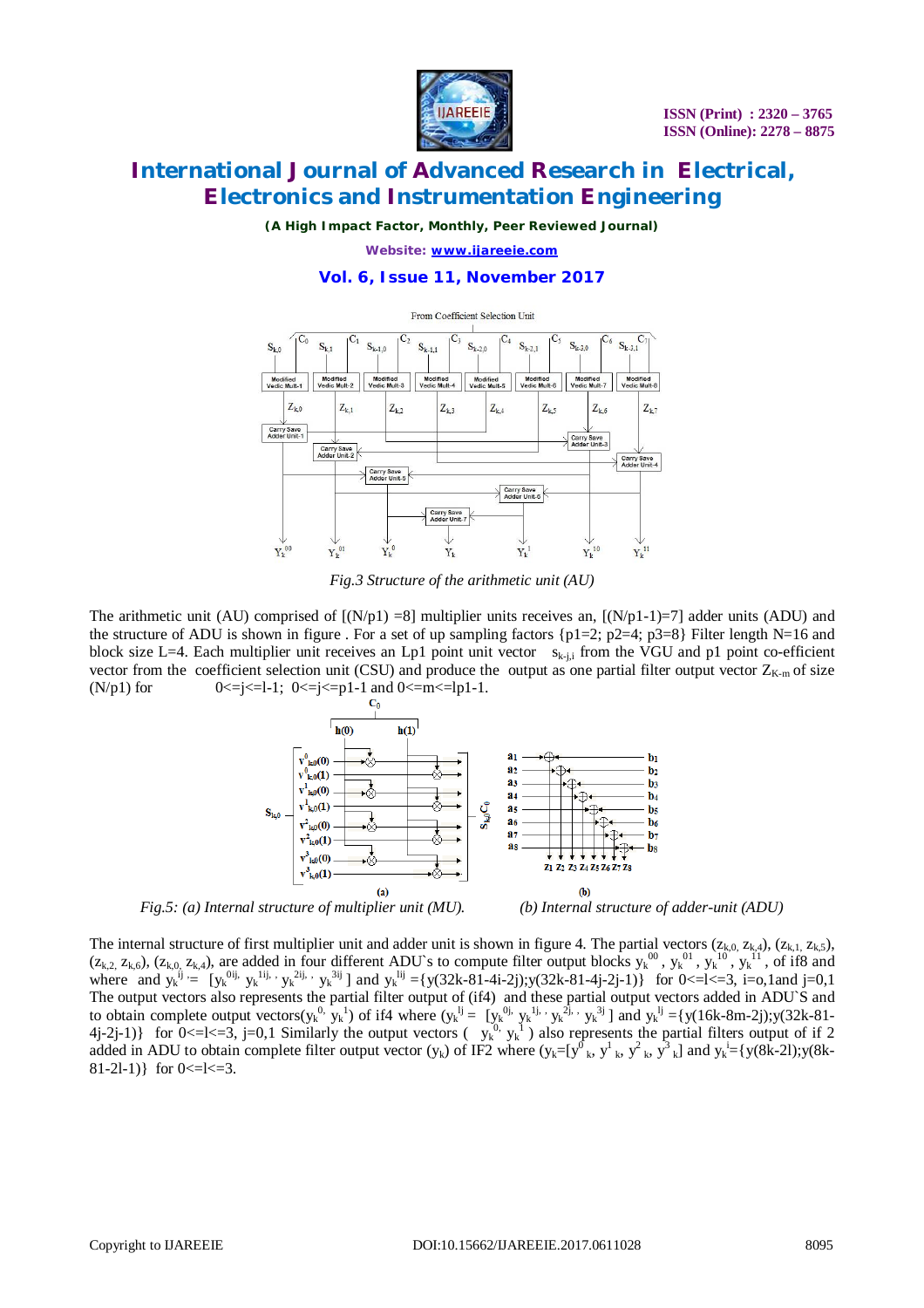

*(A High Impact Factor, Monthly, Peer Reviewed Journal)*

*Website: [www.ijareeie.com](http://www.ijareeie.com)*

### **Vol. 6, Issue 11, November 2017**



Reconfigurable architecture reuses the partial results for parallel computations of filter outputs of different sampling factor. A different coefficient vector of desired filter is selected from the CSU and given to the arithmetic unit to perform filter computation in the case when there is need to change filter specifications. This proposed architecture produces filter output at multiple sampling frequency of an input sampling frequency.

### **IV. SIMULATION RESULTS**

Reconfigurable interpolation filter architecture is designed in Verilog HDL. The simulation results for filter length of 16 and block size of 4 for three different up-sampling factors i.e.  $P=2$ , 4 and 8 is given below.



The logic synthesis of this architecture is performed using RC compiler in Cadence for gpdk 90nm technology. The synthesis results are shown in table below.

| <b>Parameter</b> | <b>Filter</b><br>Length | Power<br>(mW) | <b>Area</b><br>(u m <sup>2</sup> ) | No of<br><b>Gates</b> |
|------------------|-------------------------|---------------|------------------------------------|-----------------------|
| Existing         | 16                      | 14.62         | 12248                              | 1530                  |
| Proposed         | 16                      | 12.77         | 12119                              | 1498                  |

*Table 1: Logical Synthesis results*